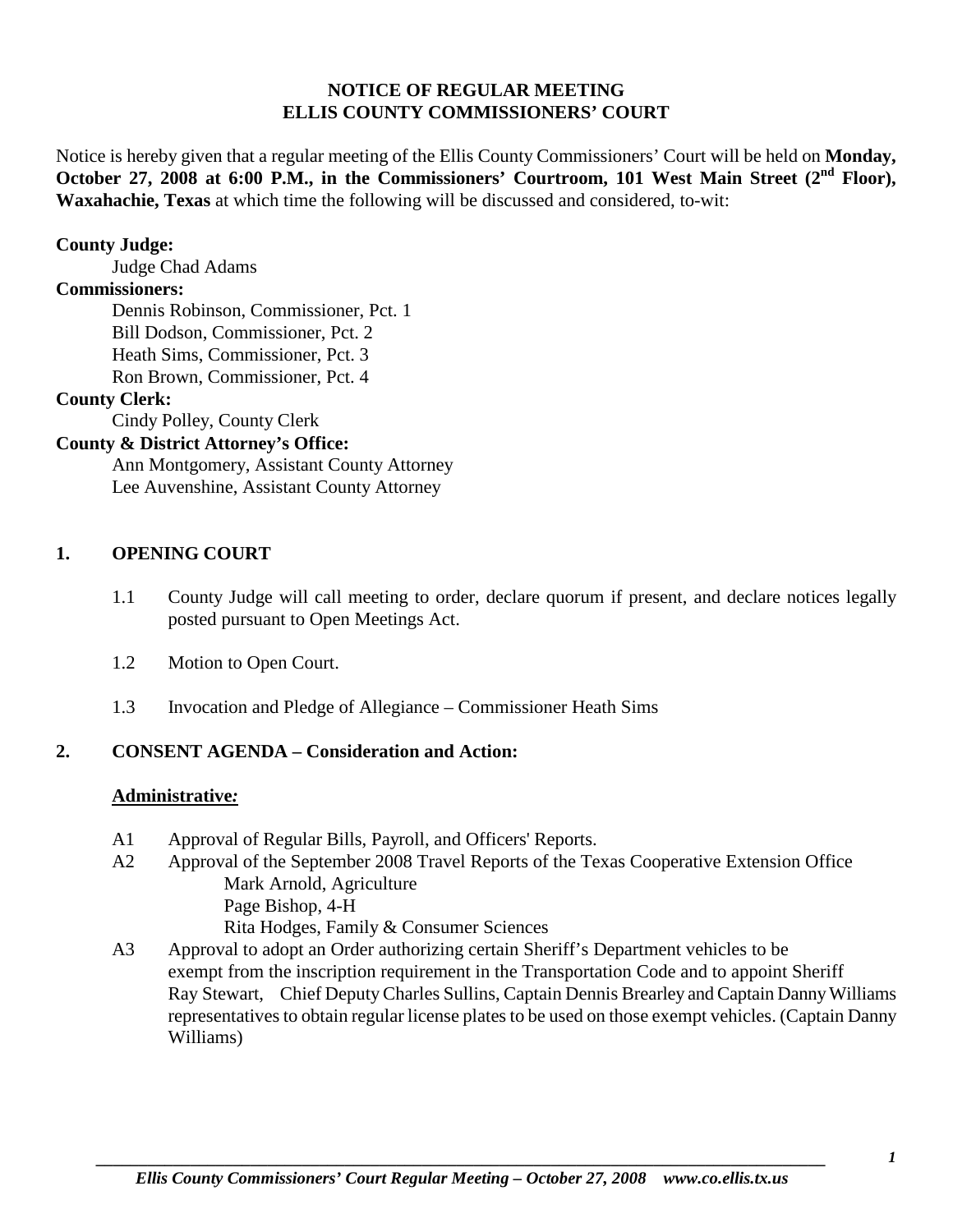# **Financial:**

- F1 From 011-0704-50915 Asphalt to 011-0704-50926 Debt Service Heath Sims, Commissioner, Pct. 3
- F2 From 004-0652-50807 Gen Exp to 044-0652-50557 Worker's Comp-Bill Dodson, Commissioner, Pct. 2
- F3 From 001-0000-30302 Fund Balance to 001-0020-50716 Courthouse Repairs- Chad Adams, County Judge
- F4 From 009-0602-50807 General Exp to 009-0602-50962 Lubricants Dennis Robinson, Commissioner, Pct. 1
- F5 From 4-042-0000-0302 Fund Balance to 5-042-0000-0811 Auto Purchase Ray Stewart, Sheriff
- F6 Approve refund of overpayment to Wells Fargo Home Mortgage Acct. # 224474 in the amount of \$4,825.93 for payment in error
- F7 From 001-0010-50802 Equipment, 001-0010-50809 Auto Parts to 001-0010-50554 Retirement, 001- 0010-50808 Auto Gas & Oil, 001-0010-50810 Auto Tires – Ray Stewart, Sheriff
- F8 From 001-0015-50814 Feeding Inmates to 001-00158-50701 Utilities, 001-0015-50801 Supplies, 001-0015-50808 Auto Gas & Oil, 001-0015-50813 Inmate Medical – Ray Stewart, Jail
- F9 From 3-001-0000-0302 Fund Balance to 001-0540-50502 Deputy Salary, 001-0540-50554 Retirement, 001-0612-50502 Deputy Salary, 001-0612-50554-Retirement, 001-0612-50553 Social Security – Chad Adams, County Judge
- F10 From 001-0612-40096 Revenue/LEO, 001-0612-50802 Equipment to 001-0612-50820 LEOSE Training, 001-0612-5809 Auto Repair – Terry Nay, Constable, Pct. 2
- F11 From 001-0425-50873 Maint/Rps Equip, 001-0425-50809 Auto Repair to 001-0425-50804 Postage, 001-0425-50703 Telephone – Diana Buckley, Human Services
- F12 From 006-0754-50807 Gen Misc to 006-0754-50557 Worker's Comp, 006-0754-50911 Gravel Ron Brown, Commissioner Pct. 4
- F13 From 012-0755-50907 Tires, 012-0755-50911 Gravel to 012-0755-50909 Repairs & Parts, 012-0755- 50915 Asphalt – Ron Brown, Commissioner, Pct. 4

# **Simplified Plat:**

2.1 Simplified Plat – Hibbets Addition, 1 lot, Kenneth and Louanne Hibbets, Pct. 3.

# **3. ADMINISTRATIVE**

- 3.1 Consideration and action to approve a Proclamation declaring the month of October, 2008, as Czech Heritage Month in Ellis County.
	- Chad Adams, County Judge
- 3.2 Consideration and action to approve a Proclamation designating November 10 14, 2008 as No TV Week in Ellis County.
	- Chad Adams, County Judge
- 3.3 Consideration and action to approve a Proclamation designating the week of October 27-31 as National Red Ribbon Campaign Week in Ellis County.
	- Chad Adams, County Judge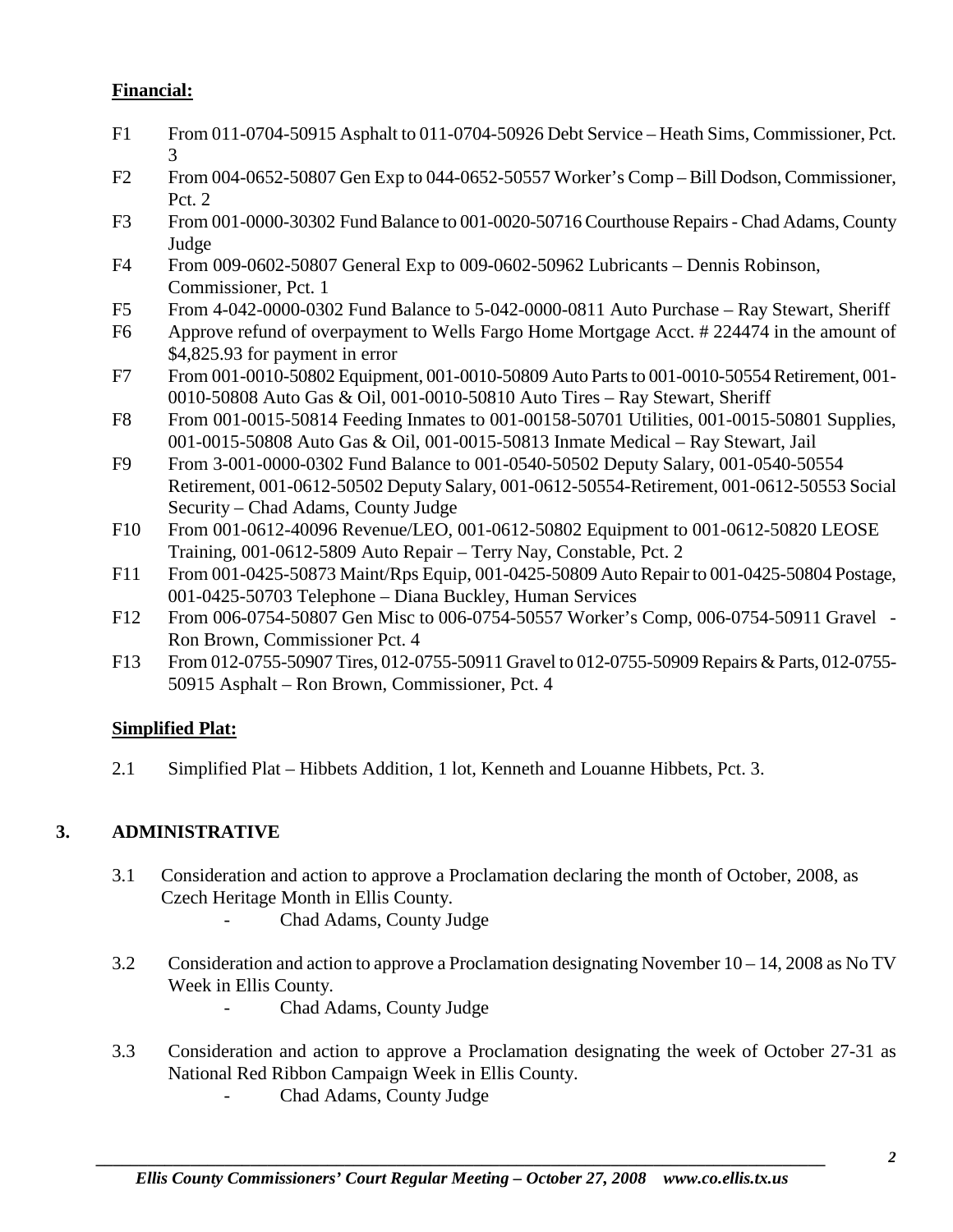- 3.4 Consideration and action to approve lowering the speed limit on Brad's Way from 35 miles per hour to 30 miles per hour.
	- Ron Brown, Commissioner, Pct. 4
- 3.5 Consideration and action to retain a Property Acquisition Specialist for services on the Franks Bridge Replacement Project on Franks Road, Precinct 3. Heath Sims, Commissioner, Pct. 3
- 3.6 Consideration and action to approve an Interlocal Cooperation Contract between County of Ellis and the City of Garrett for FY 2008-2009.
	- Bill Dodson, Commissioner, Pct. 2
- 3.7 Consideration and action to approve an Interlocal Cooperation Contract between County of Ellis and the City of Ennis for FY 2008-2009.
	- Bill Dodson, Commissioner, Pct. 2
- 3.9 Consideration and action to approve an Interlocal Cooperation Contract between County of Ellis and the City of Bardwell for FY 2008-2009.
	- Bill Dodson, Commissioner, Pct. 2
- 3.9 Consideration and action to approve an Interlocal Cooperation Contract between County of Ellis and the Ennis I.S.D. for FY 2008-2009.
	- Bill Dodson, Commissioner, Pct. 2
- 3.10 Consideration and action to approve an Interlocal Cooperation Contract between County of Ellis and the Avalon I.S. D. for FY 2008-2009.
	- Bill Dodson, Commissioner, Pct. 2
- 3.11 Consideration and action to contract with John Burns Construction Company to relocate the Waxahachie Independent School District fiber optic lines which are currently located on the power poles on Jackson Street which are being removed in association with the bond construction work. Cost not to exceed \$14,900.
	- Joe White, County Engineer
- 3.12 Consideration and action for payment to Charter Cable Company for relocation of Charter fiber optic and coax cable lines currently located on power poles on Jackson Street which are being removed in association with the bond construction work. Cost not to exceed \$11,500.
	- Joe White, County Engineer

## **4. PURCHASING Consideration and action regarding the following presented by Richard Denniston, Purchasing Agent:**

4.1 To approve the following items as surplus and approve disposal at auction: two (2) Ergonomic keyboards, one (1) Logitech keyboard, three (3) Sharp calculators, three (3) Avaya analog phones TDMA phones from DA office, laser jet printer, Brother Intelli 1270e fax machine that doesn't work, fax machine work center 470X, Curtis Mathes tape player. Items are located in Purchasing and are from various departments.